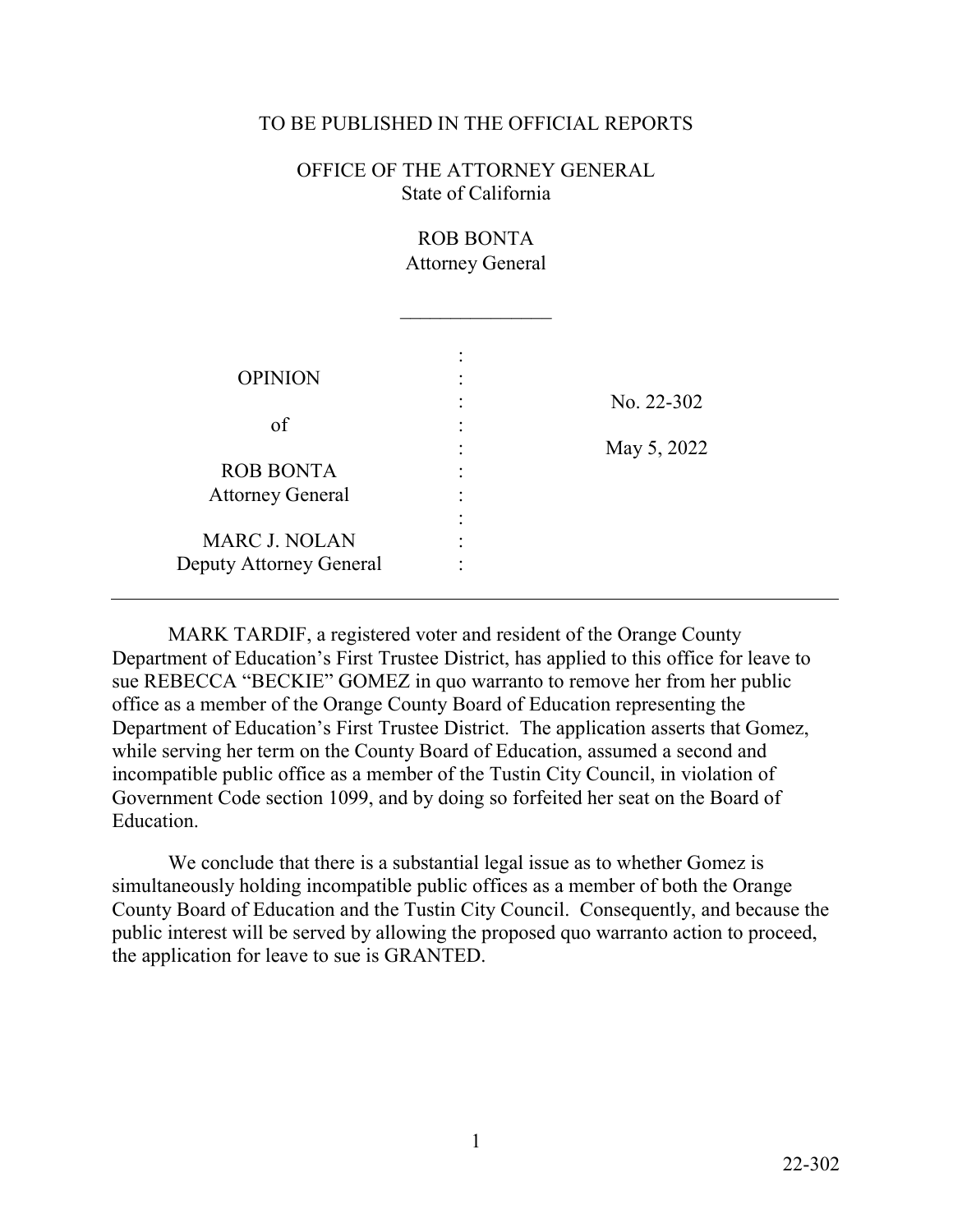# **INTRODUCTION AND BACKGROUND**

as well as portions of the cities of Garden Grove and Tustin.<sup>[5](#page-1-4)</sup> The Orange County Department of Education supports and oversees the finances of 28 school districts, which collectively serve more than 600 schools and approximately  $475,000$  students within Orange County.<sup>[1](#page-1-0)</sup> The Department also provides direct instruction to thousands of students throughout the county through its special education and alternative school programs, which include a number of "county community schools."<sup>[2](#page-1-1)</sup> The Department is governed by the Orange County Board of Education, which consists of five members who represent the five geographical trustee areas of the county.<sup>[3](#page-1-2)</sup> The voters of each trustee area elect their respective board members for fouryear terms.[4](#page-1-3) Trustee District One includes the cities of Fountain Valley and Santa Ana,

District, and she was sworn into that office at the Board meeting held on July 1, 2020.<sup>[6](#page-1-5)</sup> In the March 3, 2020 primary election, Rebecca "Beckie" Gomez was elected to a four-year term on the Orange County Board of Education representing the First Trustee In the November 3, 2020 general election—while already serving as a member of the Board of Education—Gomez won election to a four-year term on the Tustin City Council, and she was sworn into that office on December 1, 2020.[7](#page-1-6) 

<span id="page-1-3"></span><sup>4</sup>*Ibid.* 

<span id="page-1-0"></span><sup>-</sup><sup>1</sup> Orange County Dept. of Ed., About OCDE, https://ocde.us/AboutOCDE/Pages/default.a [spx](https://ocde.us/AboutOCDE/Pages/default.aspx) (as of Apr. 27, 2022).

<span id="page-1-1"></span><sup>&</sup>lt;sup>2</sup> Ibid.; see Cal. Dept. of Ed., County Community Schools, https://www.cde.ca.gov/sp/eo/ [cc/](https://www.cde.ca.gov/sp/eo/cc/) (as of Apr. 27, 2022) ("County community schools are public schools that are run by are not attending any school"). county offices of education. They educate students in kindergarten through grade twelve who are expelled from school or who are referred because of attendance or behavior problems. They also serve students who are homeless, on probation or parole, and who

<span id="page-1-2"></span><sup>&</sup>lt;sup>3</sup> Orange County Bd. of Ed., About the Board,<https://ocbe.us/Pages/About.aspx>(as of Apr. 27, 2022).

<span id="page-1-4"></span><sup>&</sup>lt;sup>5</sup> Orange County Bd. of Ed., Dist. 1, Rebecca "Beckie" Gomez, [h](https://ocbe.us/Pages/Trustee-First-District.aspx)[ttps://ocbe.us/Pages/Tru](https://ocbe.us/Pages/Tru) [stee-First-District.aspx,](https://ocbe.us/Pages/Trustee-First-District.aspx) (as of Apr. 27, 2022).

<span id="page-1-5"></span><sup>6</sup> Orange County Dept. of Ed., Orange Co. Bd. of Ed., Minutes of July 1, 2020 Regular Meeting, p. 1, [h](https://ocde.us/Board/Documents/2020%20Minutes%20and%20Transcripts/Minutes%2007.01.2020.pdf)[ttps://ocde.us/Board/Documents/2020%20Minutes%20and%20Transcrip](https://ocde.us/Board/Documents/2020%20Minutes%20and%20Transcript)[t](https://ocde.us/Board/Documents/2020%20Minutes%20and%20Transcripts/Minutes%2007.01.2020.pdf)  [s/Minutes%2007.01.2020.pdf](https://ocde.us/Board/Documents/2020%20Minutes%20and%20Transcripts/Minutes%2007.01.2020.pdf) (as of Apr. 27, 2022).

<span id="page-1-6"></span><sup>&</sup>lt;sup>7</sup> City of Tustin, City Council, Minutes of Dec.1, 2020 Regular Meeting, p. 4, https://ww [w.tustinca.org/282/Meetings-Agendas](https://www.tustinca.org/282/Meetings-Agendas) (as of Apr. 27, 2022).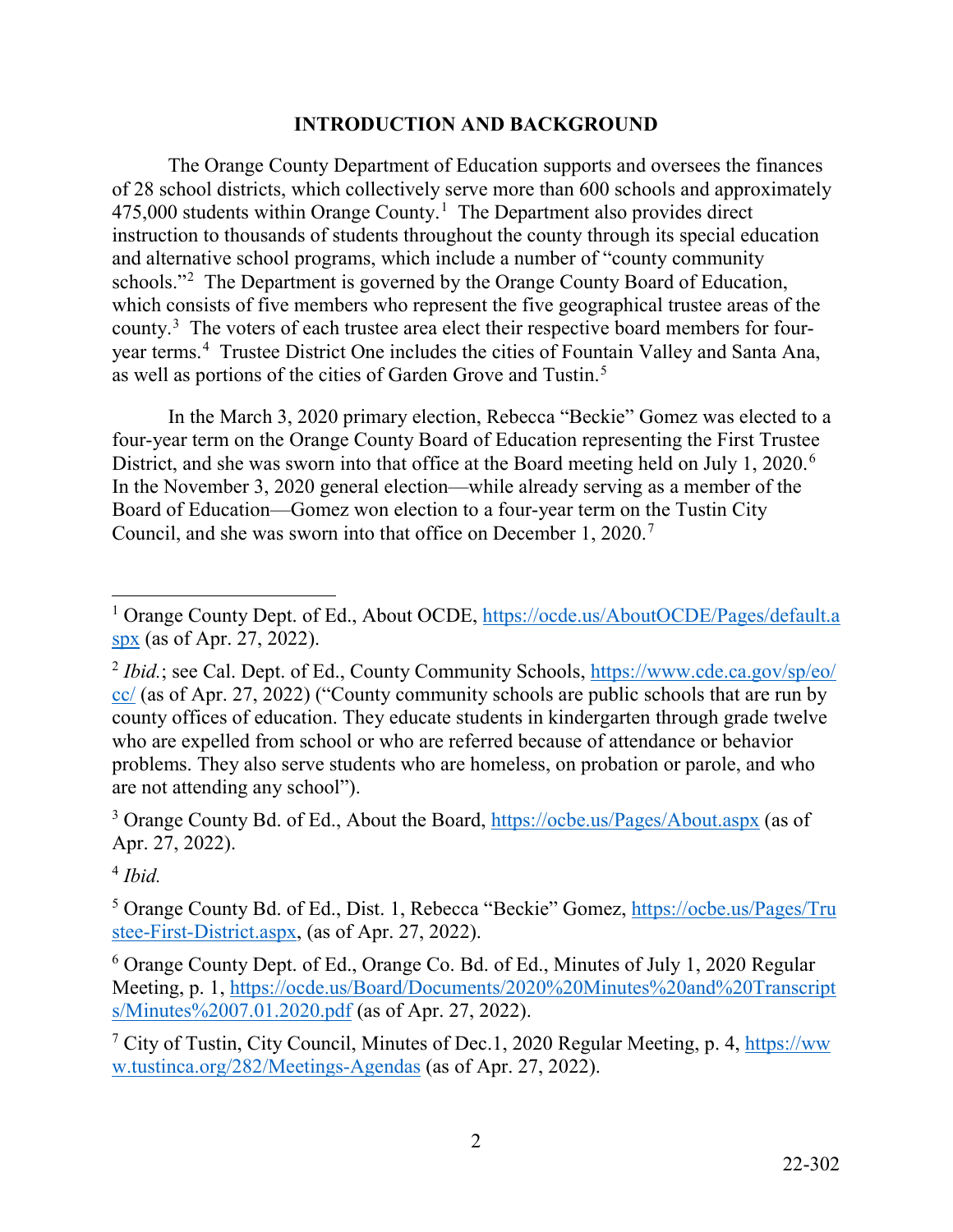that would seek to oust Gomez from her seat on the Orange County Board of Education. granted a similar application to proceed in quo warranto against another County Board of District, and as a member of the La Habra City Council. $8$  Tardif argues that the same The applicant here is Mike Tardif, who resides in the Orange County Department of Education's First Trustee District. Tardif contends that the two offices Gomez currently holds are legally incompatible under Government Code section 1099. Section 1099(b) provides that an incumbent public officeholder who assumes a second, incompatible public office thereby forfeits the first office held, and that this forfeiture is enforceable through an action in quo warranto. Based on this alleged incompatibility of offices, Tardif requests our permission to initiate a quo warranto lawsuit in superior court Tardif's application relies on Opinion No. 21-103, issued in October 2021, in which we Education member, Tim Shaw. Shaw was alleged to be holding incompatible offices as member of the Orange County Board of Education representing the Fourth Trustee result should obtain here because Gomez's dual office-holding necessarily entails the same incompatibility as Shaw's.

In opposition, Gomez contends that there is no incompatibility between the two offices she currently holds, and therefore disagrees with our prior opinion granting leave to sue against Shaw. In addition, Gomez argues that quo warranto is not even an available remedy under the circumstances and that, in any event, the public interest weighs against authorizing a quo warranto lawsuit here.

#### **ANALYSIS**

incumbent public official's right or eligibility to hold a given public office.<sup>9</sup> This form of usurps, intrudes into, or unlawfully holds or exercises any public office . . . within this state." $10$ Quo warranto is a civil action used, among other purposes, to challenge an action is codified in section 803 of the Code of Civil Procedure, which provides that "[a]n action may be brought by the attorney-general, in the name of the people of this state, upon his own information, or upon a complaint of a private party, against any person who

 $\overline{a}$ 

<span id="page-2-0"></span> $8\,104$  Ops.Cal.Atty.Gen. 58 (2021). As noted in that opinion, the City of La Habra lies within the County Department of Education's Fourth Trustee District. After we granted that application, Shaw resigned from the County Board of Education and the La Habra City Council.

<span id="page-2-1"></span><sup>9</sup> Code Civ. Proc., § 803; *Nicolopulos v. City of Lawndale* (2001) 91 Cal.App.4th 1221, 1225; 76 Ops.Cal.Atty.Gen. 157, 162-163 (1993).

<span id="page-2-2"></span><sup>10</sup> Code Civ. Proc., § 803; see *Rando v. Harris* (2014) 228 Cal.App.4th 868, 873; 97 Ops.Cal.Atty.Gen. 12, 14 (2014).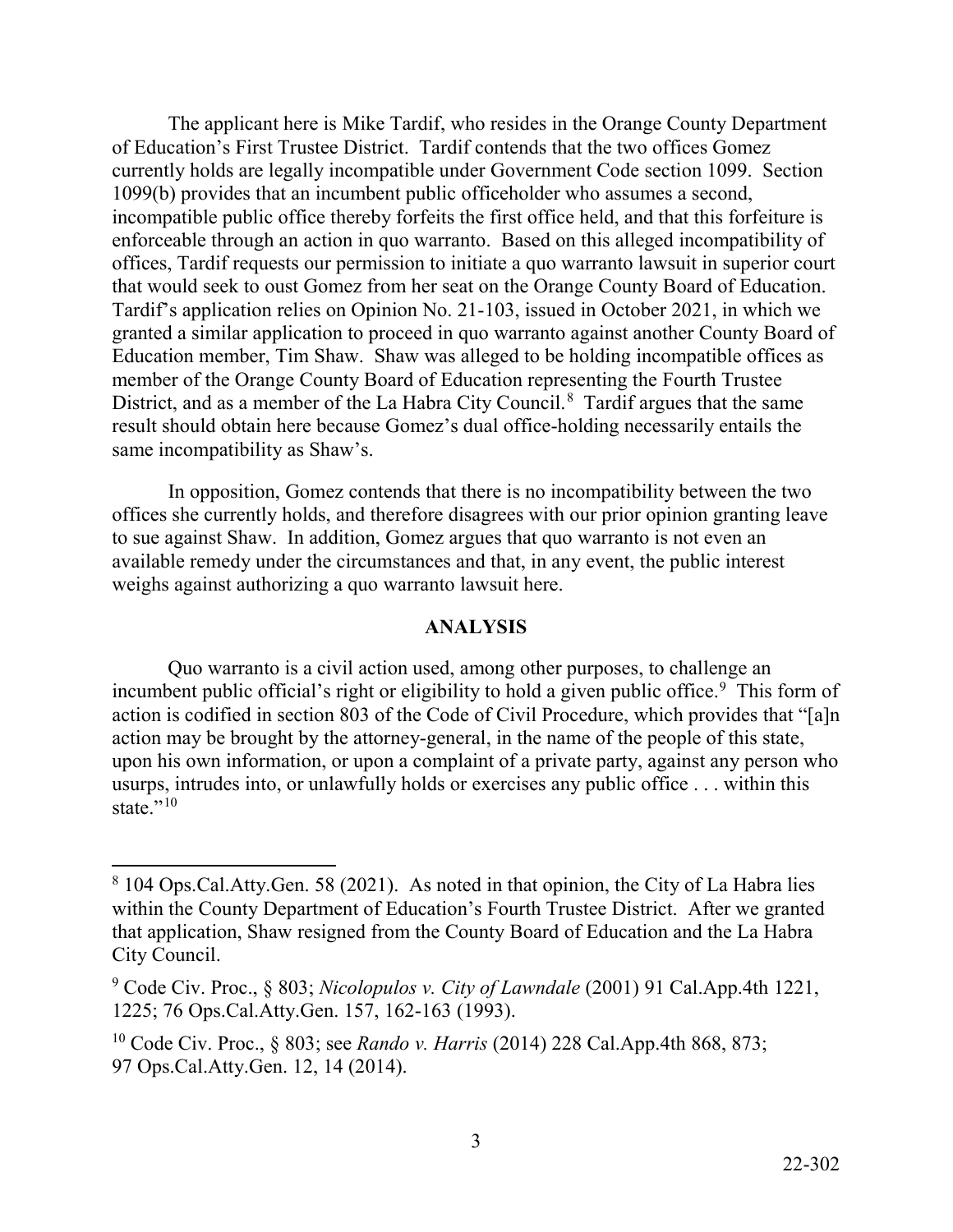[interest.](https://interest.11)<sup>11</sup> Here, the answer to all three questions is "yes" and we therefore grant leave to Where, as here, a private party seeks to pursue a quo warranto action in superior court, that party (known in this context as a relator, or proposed relator) must first apply for and obtain the Attorney General's consent to do so. In determining whether to grant that consent, we do not attempt to resolve the merits of the controversy. Rather, we consider (1) whether quo warranto is an available and appropriate remedy; (2) whether the proposed relator has raised a substantial issue of law or fact that warrants judicial resolution, and (3) whether authorizing the quo warranto action will serve the public sue.

### **1. Availability of Quo Warranto Remedy**

quo warranto is an available and appropriate remedy here. Section 1099(b) directs that the forfeiture of an incompatible public office is "enforceable pursuant to Section 803 of the Code of Civil Procedure," which authorizes an action in the nature of quo warranto to remove a person who unlawfully holds any public office. Under section 1099(a), a "public office" includes membership on a governmental board or body, such as a county board of education or a city council. Thus,

 Gomez's selection to the County Board. Rather, it goes directly to the question of Without addressing section 1099(b), Gomez argues that quo warranto is unavailable. Specifically, she contends that because Orange County is a charter county, the Education Code vests the "manner of selection of the county board of education" in the county charter or the Board of Supervisors,<sup>[12](#page-3-1)</sup> effectively insulating the selection of such officers from legal review on quo warranto. We disagree. Section 1099(b)'s prescription of quo warranto as the means of challenging and enforcing the forfeiture of a public office when legal incompatibility exists makes no exception for the circumstances Gomez cites. In any event, the challenge here has nothing to do with the manner of whether the two offices she currently holds are incompatible. Under the circumstances, section 1099(b) is properly invoked and authorizes quo warranto.

# **2. Substantial Issues Regarding Incompatibility**

 two public offices that are incompatible . . . , unless simultaneous holding of the We next examine whether there are substantial issues of law or fact as to the incompatibility of the two public offices in question. Section 1099 provides that "[a] public officer, including, but not limited to, an appointed or elected member of a government board, commission, committee, or other body, shall not simultaneously hold

<span id="page-3-0"></span> $\overline{a}$ <sup>11</sup>*Rando v. Harris*, *supra*, 228 Cal.App.4th at pp. 868, 879; 72 Ops.Cal.Atty.Gen. 15, 20 (1989).

<span id="page-3-1"></span><sup>&</sup>lt;sup>12</sup> See Ed. Code,  $\S$  1000(a).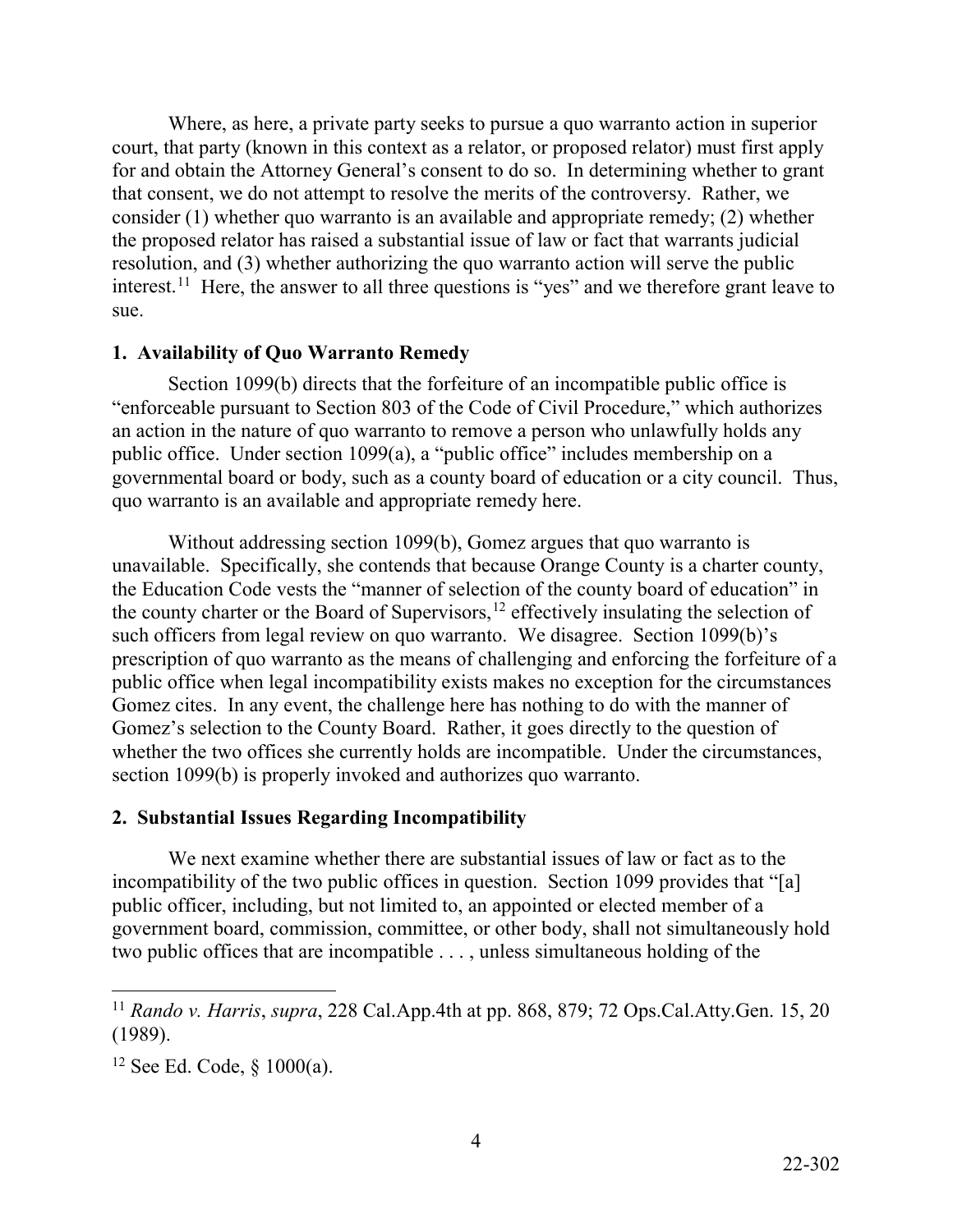particular offices is compelled or expressly authorized by law."<sup>13</sup> The prohibition discharge his or her duties with undivided loyalty."<sup>14</sup> Among other things, two offices duties or loyalties between the offices."<sup>15</sup> Upon a finding that two offices are legally "springs from considerations of public policy which demand that a public officer are incompatible in circumstances where "there is a possibility of a significant clash of incompatible, "a public officer shall be deemed to have forfeited the first office upon acceding to the second."[16](#page-4-3)

in the regular operation of the statutory plan.<sup>17</sup> It is not necessary that the clash of duties each.<sup>[18](#page-4-5)</sup> Indeed, "[o]nly one potential significant clash of duties or loyalties is necessary to make offices incompatible."<sup>[19](#page-4-6)</sup> When two offices are deemed incompatible, the conflicted officeholder may not escape the effects of the doctrine by choosing not "'to for that choice."<sup>20</sup> To find that two offices are incompatible based on a significant clash of duties or loyalties, a conflict need not have actually occurred; it is enough that a conflict *may* occur or loyalties occur in all or in the greater part of the official functions; incompatibility exists when the holder of the two offices cannot in every instance discharge the duties of perform one of the incompatible roles. The doctrine was designed to avoid the necessity

same jurisdiction are legally [incompatible.](https://incompatible.21)<sup>21</sup> That opinion in turn relied on an opinion we As mentioned above, we recently determined in Opinion No. 21-103 that there was a substantial legal issue as to whether the public offices of member of the Orange County Board of Education and member of a city council for a city that lies within the issued in 2018 in which we determined that the comparable public offices of

<span id="page-4-0"></span> $\overline{a}$ <sup>13</sup> Gov. Code,  $\S$  1099(a). No law compels or expressly authorizes the simultaneous holding of the offices at issue here.

<span id="page-4-1"></span><sup>14 68</sup> Ops.Cal.Atty.Gen. 337, 339 (1985).

<span id="page-4-2"></span><sup>&</sup>lt;sup>15</sup> Gov. Code,  $\frac{15}{9}(a)(2)$ .

<span id="page-4-3"></span> $16$  Gov. Code, § 1099(b).

<span id="page-4-4"></span> 17 98 Ops.Cal.Atty.Gen. 94, 96 (2015).

<span id="page-4-5"></span><sup>18</sup>*People ex rel. Chapman v. Rapsey* (1940) 16 Cal.2d 636, 641-642.

<span id="page-4-6"></span><sup>19 85</sup> Ops.Cal.Atty.Gen. 199, 200 (2002).

<span id="page-4-7"></span> $20\,67$  Ops.Cal.Atty.Gen. 409, 414 (1984), quoting 3 McQuillin, Municipal Corporations (rev. ed. 1973) § 12.67, pp. 295-296.

<span id="page-4-8"></span><sup>21 104</sup> Ops.Cal.Atty.Gen., *supra*, at pp. 61-65.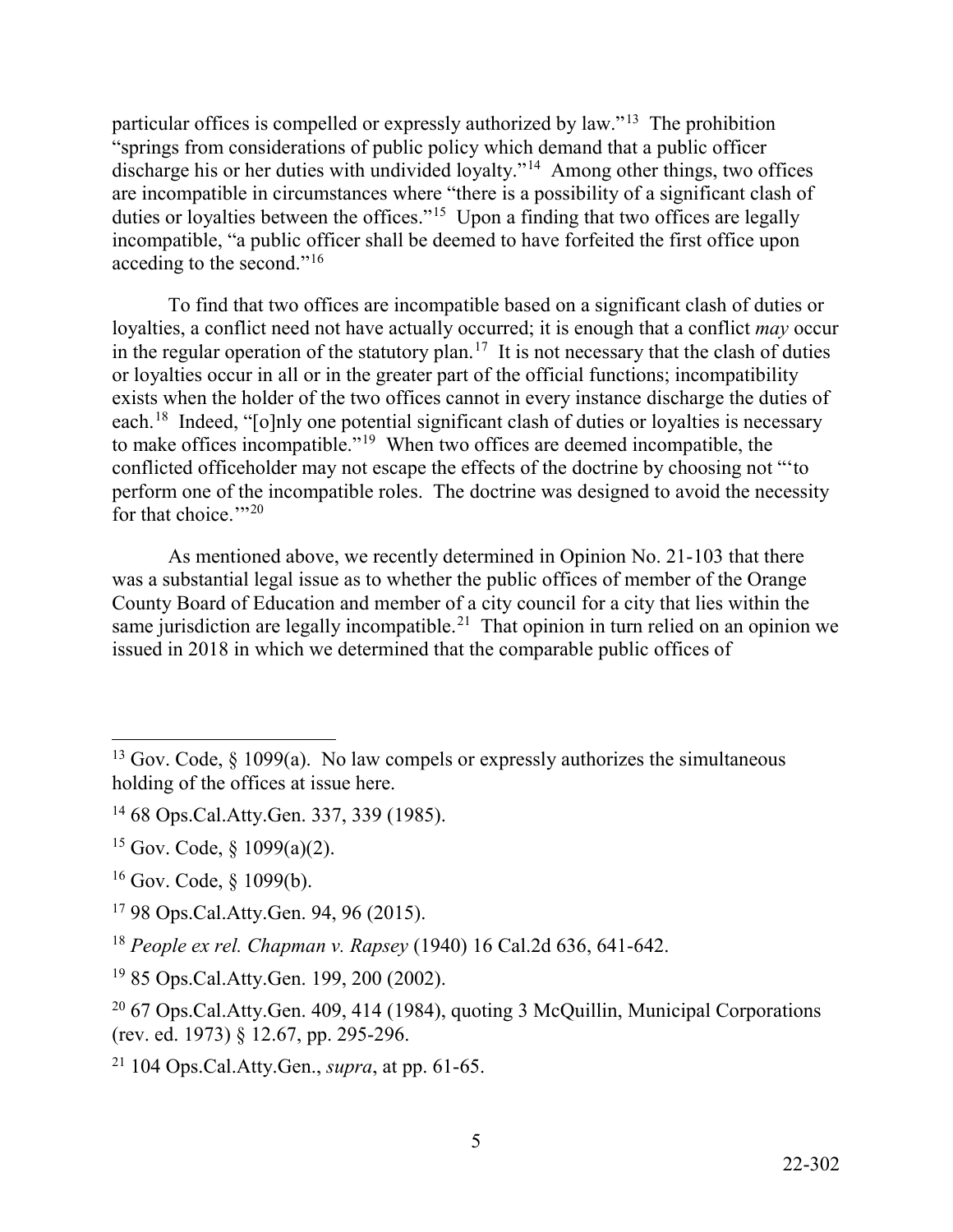incompatible where the territorial jurisdiction of the two offices overlapped.<sup>22</sup> superintendent of a county office of education and member of a city council were

 and a city council (for a city located within that county) could significantly clash. We relating to school district reorganizations.<sup>[23](#page-5-1)</sup> The potential for such differing priorities and to pursue the best interests of each of the agencies represented.<sup>24</sup> In addition, we noted conclusion was therefore consistent with previous Attorney General opinions concluding In Opinion No. 21-103, we found numerous instances where the duties and loyalties of an individual holding seats on both the Orange County Board of Education observed, for example, that the two governing bodies could: differ on the location of school sites within the dual officeholder's city; attempt to use their powers of eminent domain to condemn and acquire the same (or each other's) real property; compete with each other in providing programs of community recreation; or disagree on matters objectives creates conflict and incompatibility for a dual officeholder with an obligation that the Orange County Board of Education functions as a school district in certain respects (such as in its direct operation of county community schools), and that our that offices of school district trustee and city council member were incompatible where their territorial jurisdiction overlapped.[25](#page-5-3)

We recognize that Gomez disagrees with Opinion No. 21-103, in which we granted leave to sue Tim Shaw under markedly similar circumstances. In particular, she criticizes that opinion for what she contends is a failure to sufficiently address or explain what it means for a clash of duties or loyalties to be "significant" within the meaning of section 1099. But while Opinion No. 21-103 did not undertake to define the term "significant" explicitly,  $^{26}$  $^{26}$  $^{26}$  the analysis makes clear that significant clashes appear in

<span id="page-5-0"></span><sup>-</sup> $22$  101 Ops.Cal.Atty.Gen. 56 (2018). The offices at issue there were Superintendent of the Contra Costa County Office of Education and member of the City Council for the City of Concord, which lies within the boundaries of Contra Costa.

<span id="page-5-1"></span><sup>23 104</sup> Ops.Cal.Att.Gen., *supra*, at pp. 62-64.

<span id="page-5-2"></span><sup>24</sup>*Ibid.* 

<span id="page-5-3"></span> <sup>25</sup>*Id.* at pp. 64-65; see, e.g., 73 Ops.Cal.Atty.Gen. 354, 356-357 (1990); 65 Ops.Cal.Atty.Gen. 606, 607-608 (1982); 48 Ops.Cal.Atty.Gen. 141, 143 (1966).

<span id="page-5-4"></span><sup>&</sup>lt;sup>26</sup> In earlier opinions, we have noted that section 1099 provides no specific definition for the term "significant," and that traditional rules of statutory construction dictate giving the term its ordinary meaning. In this context, we have found that the term's ordinary meaning corresponds to the dictionary definitions of "significant" as "having or likely to have influence or effect," or "probably caused by something other than mere chance." (93 Ops.Cal.Atty.Gen. 104, 108 (2010); see 101 Ops.Cal.Atty.Gen. 81, 85-86 (2018); Webster's Eleventh Collegiate Dict. (2020) p. 1159.)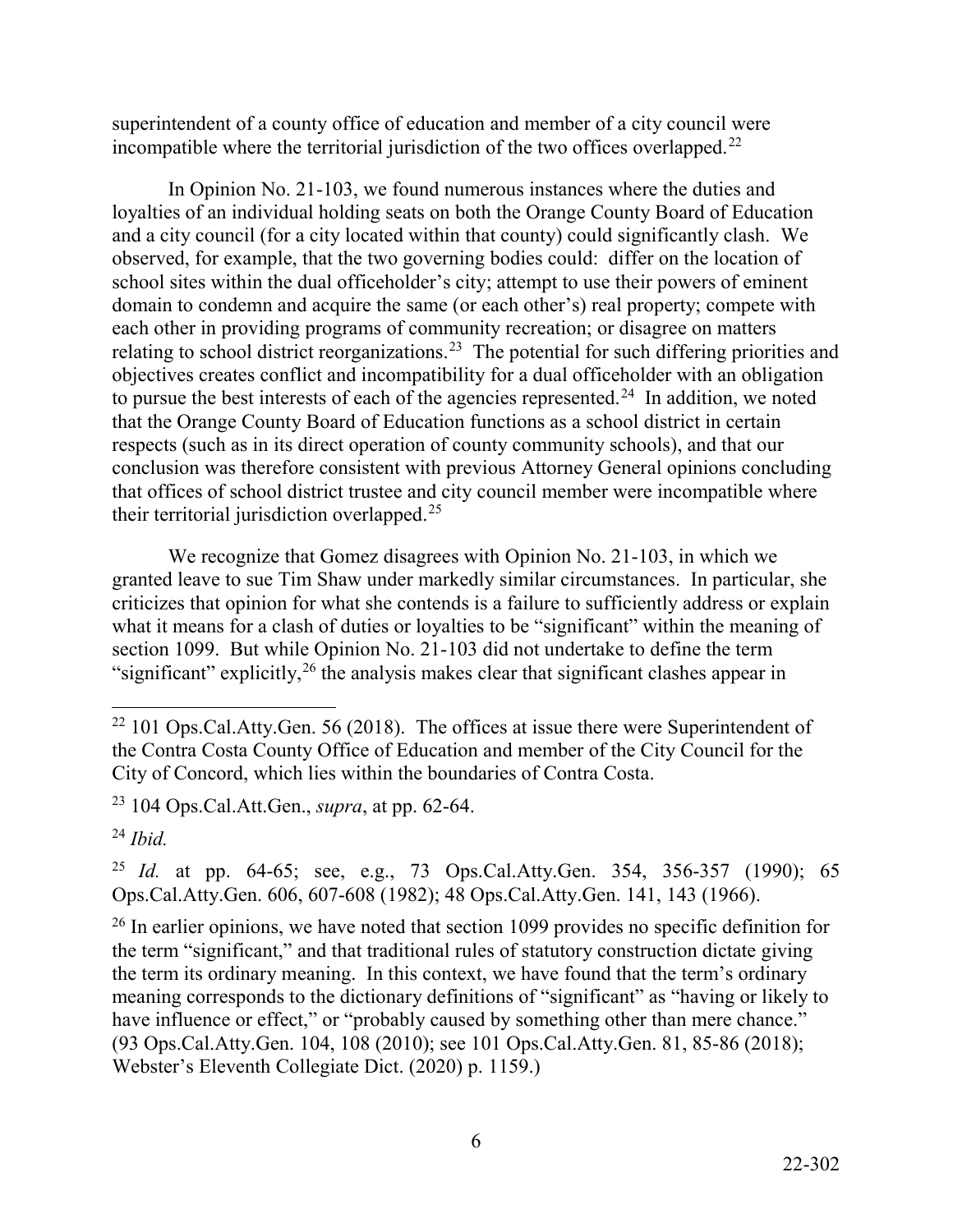situations where the interests of both represented agencies diverge or conflict, adversely affecting the dual officeholder's ability to represent the best interests of each one.<sup>[27](#page-6-0)</sup>

 As mentioned above, in deciding whether to grant leave to sue, we do not resolve the merits of the controversy. We merely determine whether the proposed relator has raised We stand by the analysis in Opinion No. 21-103 and conclude that it applies to Gomez's situation as well. Gomez will be able to raise her criticisms of that opinion and other substantive arguments to the superior court that decides the merits of this matter. a substantial question of law or fact as to the proposed defendant's right or eligibility to hold office. For the reasons set forth above and in Opinion No. 21-103, we believe that there is, at the very least, a substantial issue as to whether the two offices Gomez currently occupies are incompatible.

# **3. The Public Interest Favors Authorizing the Proposed Action**

 We also conclude that it is in the public interest to have this matter conclusively resolved through the prescribed legal process of quo warranto.<sup>28</sup> We generally view the purpose" to warrant granting leave to sue, absent countervailing circumstances.<sup>29</sup> need for judicial resolution of a substantial question of fact or law as a sufficient "public

 proposed quo warranto lawsuit, at least not before the other cases are resolved. For Gomez argues, however, that there *are* countervailing circumstances here. For one, she notes there are three cases already in litigation—which she characterizes as involving the Orange County Board of Education and the extent of its powers—that implicate the issues raised in this application, and that we should not authorize the another, she says that we should afford some deference to the fact that several individuals over the years have held simultaneous offices on the County Board and their respective city councils without facing a challenge to their incumbency in quo warranto. For a third, she contends that proposed relator Tardif, a current candidate for the State Assembly

<span id="page-6-0"></span> $\overline{a}$ 27 See 104 Ops.Cal.Atty.Gen., *supra*, at pp. 63 ("In these instances as well, the interests and purposes of the two agencies may well diverge, creating a conflict for a dual officeholder elected to represent the best interests of both"), 64 ("Thus, the Orange County Board of Education retains a substantial interest in school district reorganizations throughout the county, and that interest may well diverge with the interests of the City of La Habra and other cities within the county"), 65 ("An individual serving in both governing bodies could therefore encounter any number of situational conflicts because what is best for the city may not always be what is best for the school district (and viceversa), thereby compromising the dual officeholder's ability to vigorously represent and advocate for both constituencies").

<span id="page-6-1"></span><sup>&</sup>lt;sup>28</sup> See Gov. Code,  $§$  1099(b).

<span id="page-6-2"></span><sup>29 98</sup> Ops.Cal.Atty.Gen., *supra*, at p. 101; 95 Ops.Cal.Atty.Gen. 77, 87 (2012).